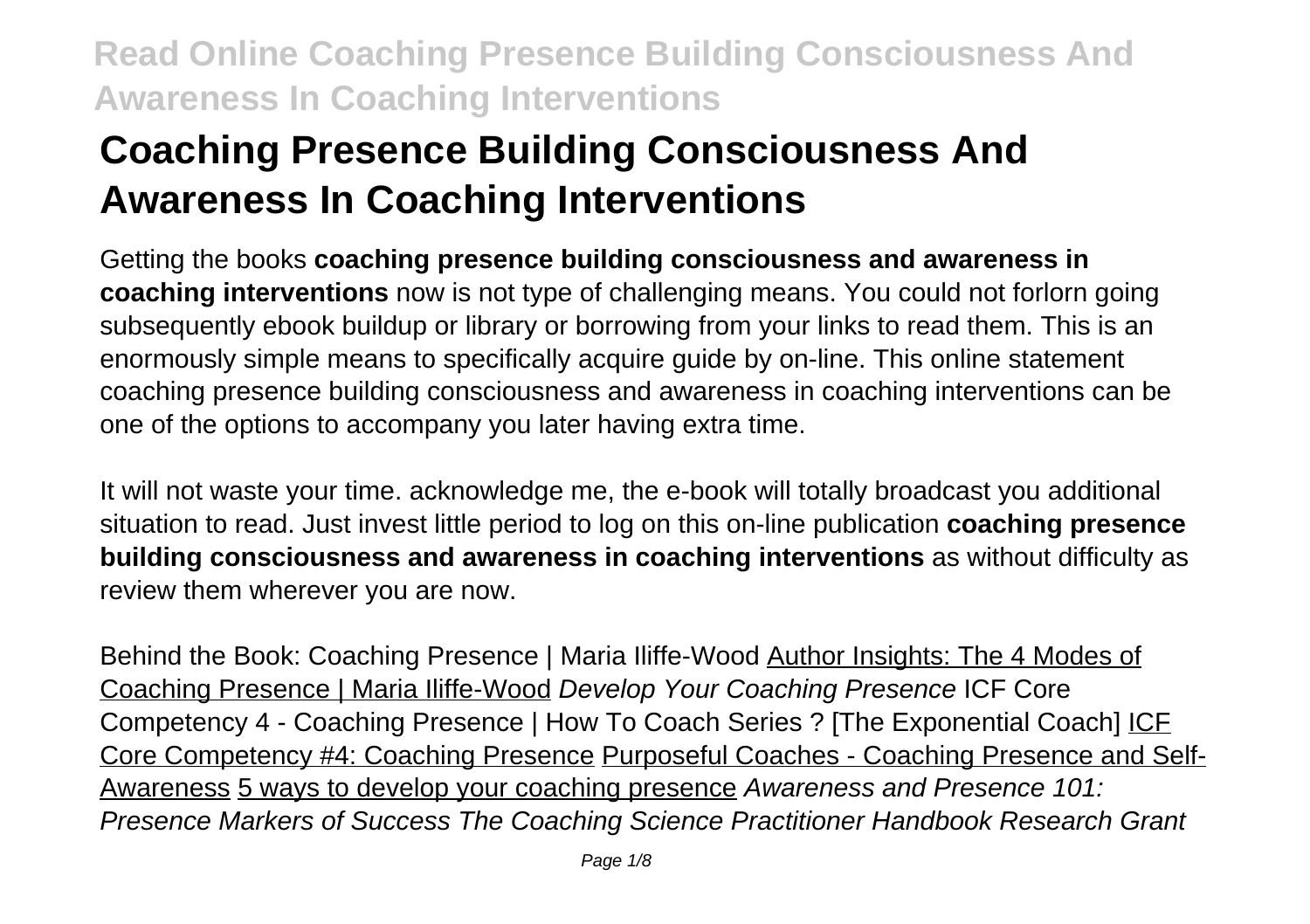#### Coaching Presence

Mindful Coaching Presence

Coaching Presence - Free Webinar from Catalyst 14What is Coaching Presence? Get Info From a Leadership Coach Communication Mediums and Coaching Presence The State of Ambivalence - How to Create Coaching Presence at ICF MCC Level What is Coaching Presence? Key elements according to the International Coach Federation PNTV: The Inner Citadel by Pierre Hadot

How We Be: Coaching PresenceLearn How to Call in Your Angels (POWERFUL) with Suzanne Giesemann - Connect with Your Angels! Executive Presence | Sylvia Ann Hewlett | Talks at Google

Coaching Presence Building Consciousness And

Coaching Presence examines how self-awareness can be built across key aspects of coaching practice, introducing a model that will help you make a conscious and deliberate choice for every approach or intervention that you use with your client. It explores how, by paying close attention to the motivations behind every coaching choice, you can minimize the unconscious negative influences and bias to produce the best outcome for the client and their wider system.

Amazon.com: Coaching Presence: Building Consciousness and ...

Coaching Presence: Building Consciousness and Awareness in Coaching Interventions by Maria Iliffe-Wood (2014-03-28) Paperback – January 1, 1656 by Maria Iliffe-Wood (Author)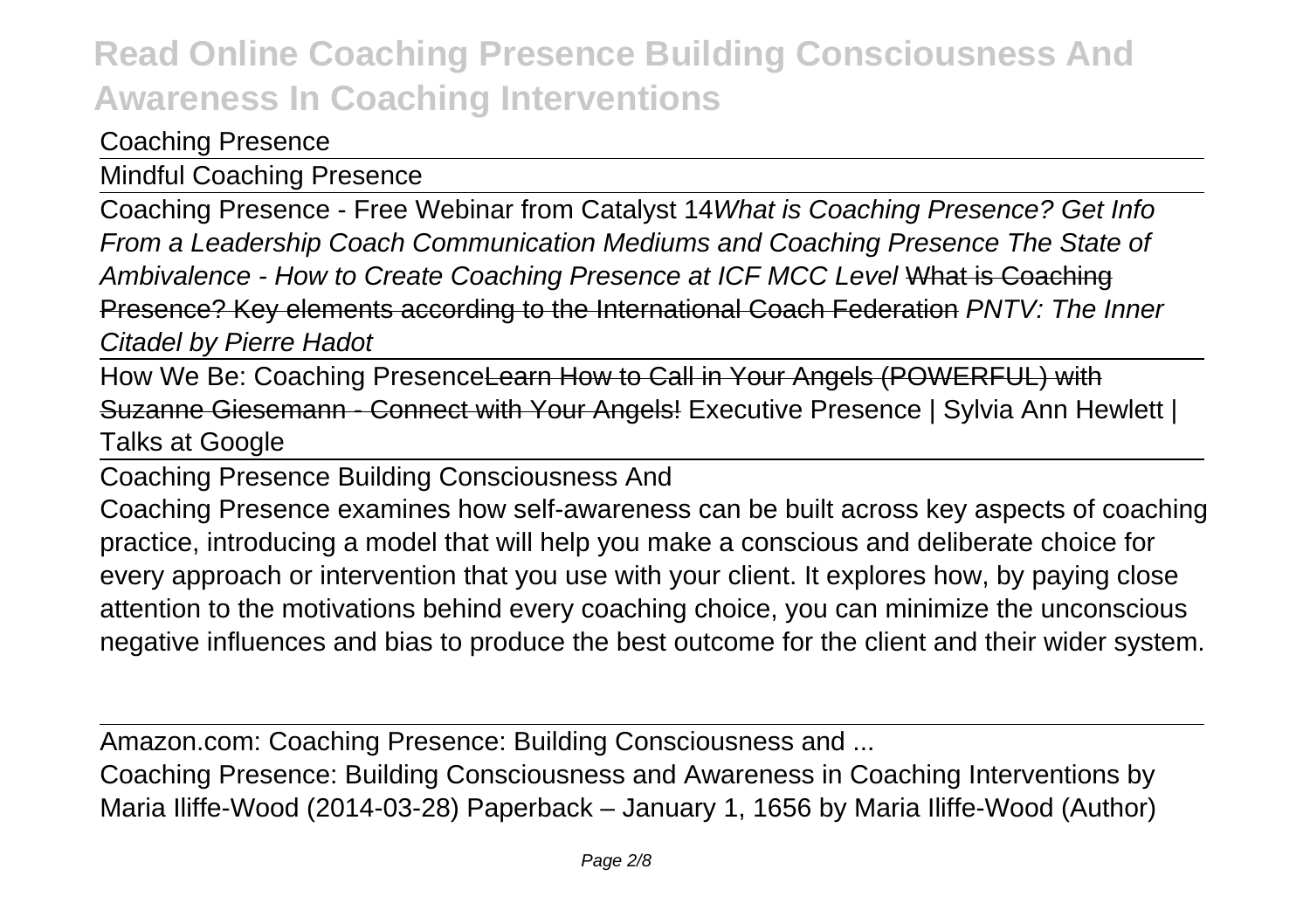Coaching Presence: Building Consciousness and Awareness in ...

Coaching Presence. examines how self-awareness can be built across key aspects of coaching practice, introducing a model that will help you make a conscious and deliberate choice for every approach or intervention that you use with your client. It explores how, by paying close attention to the motivations behind every coaching choice, you can minimize the unconscious negative influences and bias to produce the best outcome for the client and their wider system.

Coaching Presence: Building Consciousness and Awareness in ...

Coaching Presence: Building Consciousness and Awareness in Coaching Interventions. One of the hallmarks of maturity as a coach is awareness of how a coach's values, beliefs and emotions influence coaching interventions.

Coaching Presence: Building Consciousness and Awareness in ...

Coaching Presence Building Consciousness And Coaching Presence examines how selfawareness can be built across key aspects of coaching practice, introducing a model that will help you make a conscious and deliberate choice for every approach or intervention that you use with your client.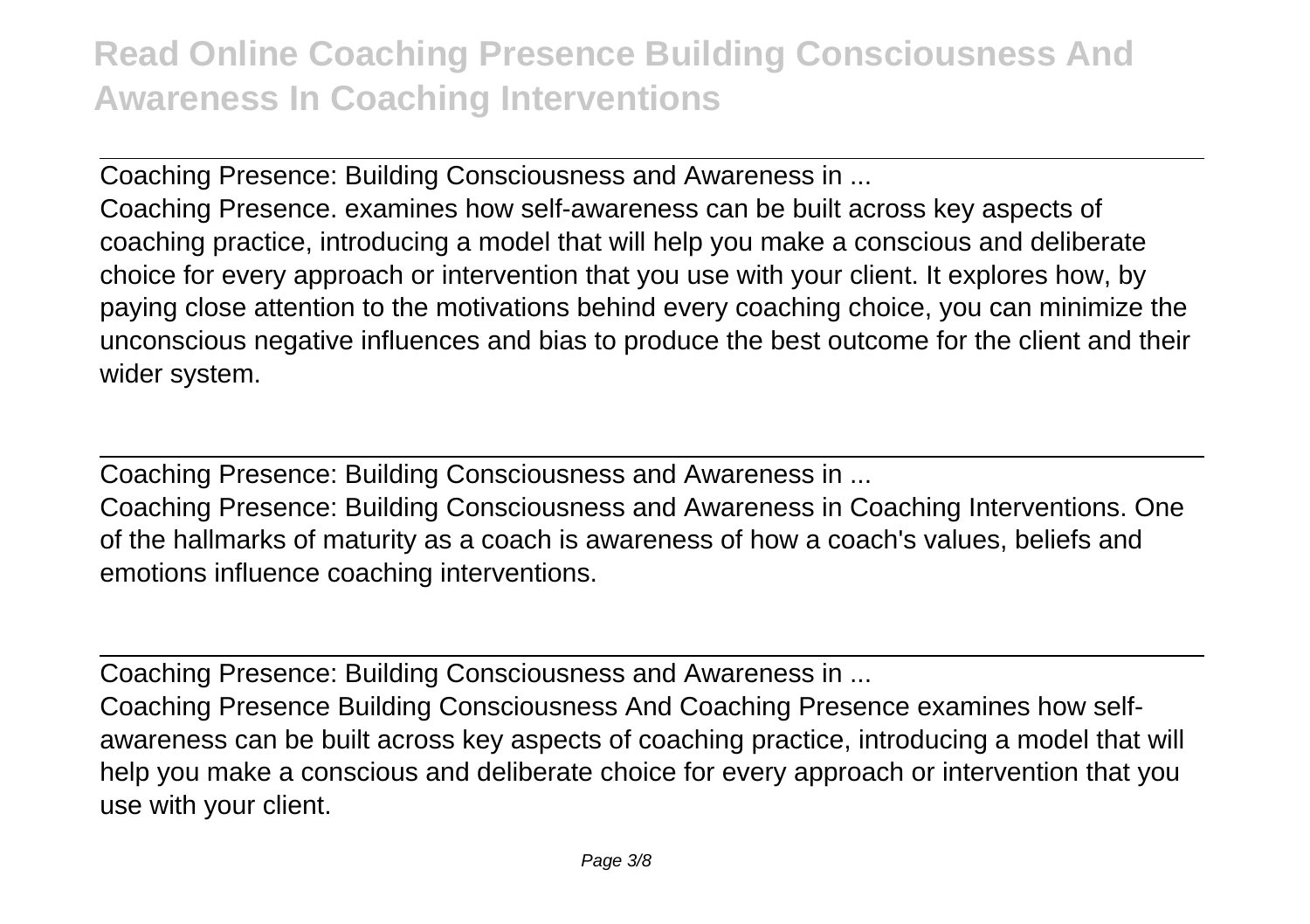Coaching Presence Building Consciousness And Awareness In ...

Coaching Presence: Building Consciousness and Awareness in Coaching Interventions. One of the hallmarks of maturity as a coach is awareness of how a coach's values, beliefs and emotions influence coaching interventions.

Coaching Presence Building Consciousness And Awareness In ...

Coaching Presence examines how self-awareness can be built across key aspects of coaching practice, introducing a model that will help you make a conscious and deliberate choice for every approach or intervention that you use with your client. It explores how, by paying close attention to the motivations behind every coaching choice, you can minimize the unconscious negative influences and bias to produce the best outcome for the client and their wider system.

Coaching Presence - Kogan Page Building Coaching Presence for Leaders is a highly experiential program of personal excavation and application of Coaching Presence. The teaching cycles follow a rhythm of: new material presented and discussed, followed by small or large group breakouts for demonstrations, coaching practice and feedback.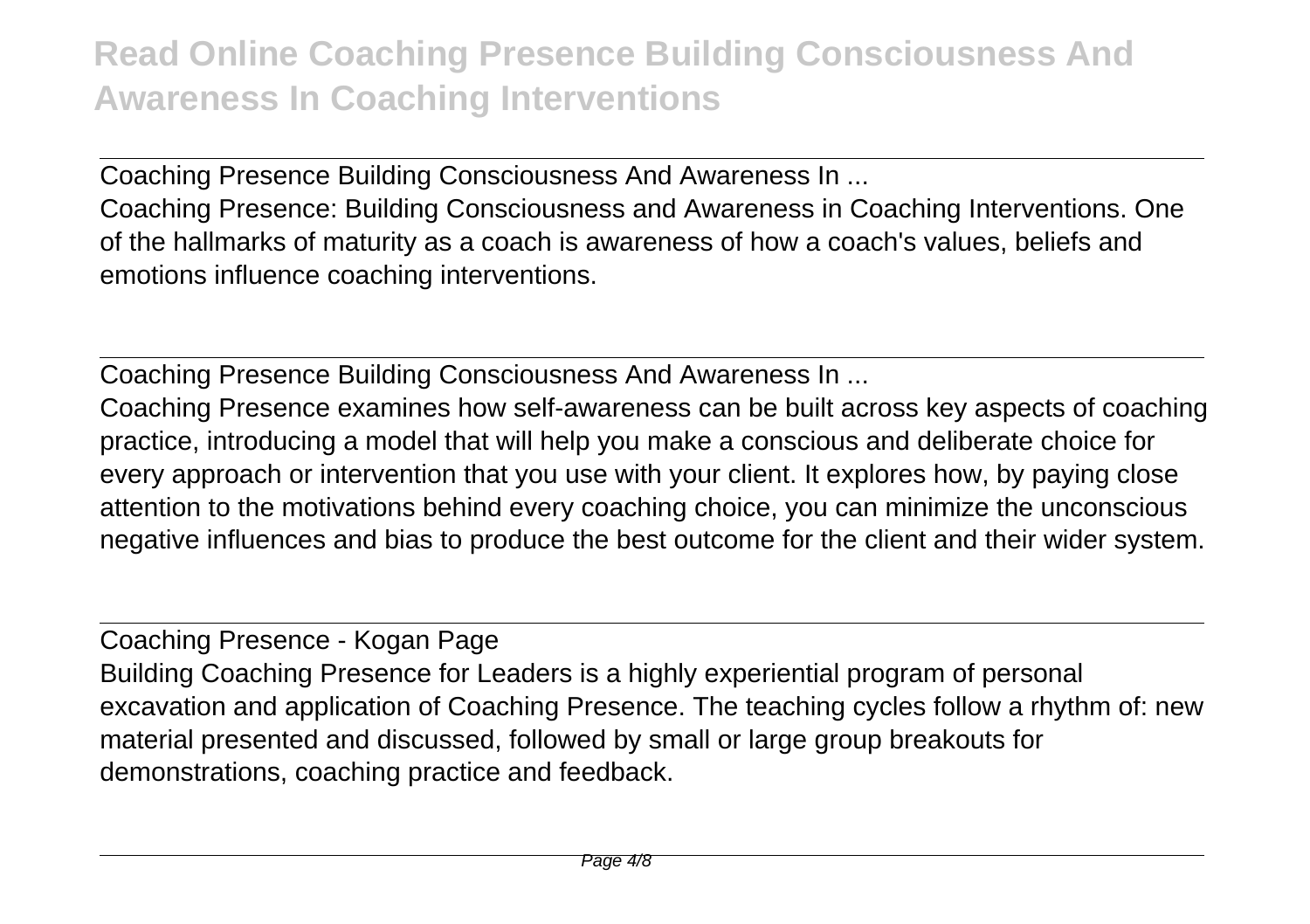Building Coaching Presence for Leaders - Deep Coaching ...

Coaching Presence examines how self-awareness can be built across key aspects of coaching practice, introducing a model that will help you make a conscious and deliberate choice for every approach or intervention that you use with your client. It explores how, by paying close attention to the motivations behind every coaching choice, you can minimize the unconscious negative influences and bias to produce the best outcome for the client and their wider system.

Coaching Presence: Building Consciousness and Awareness in ...

Deepen your coaching capacity to build trust and rapport. Learn to expand your awareness, noticing what was previously not visible. Learn the art of maintaining coaching presence. Learn to negotiate coaching contracts with client organisations. Be exposed to a range of coaching scenarios to understand different levels.

COACH TRAINING – Global Coaching Institute

Integrate feedback and coaching from faculty members during videotaped sessions into a personal plan for enhancing their presence as a leader Key Strategies Develop communication strategies, storyboards and presentation outlines that support a defined audience experience

Communication Strategies: Developing Leadership Presence ... Page 5/8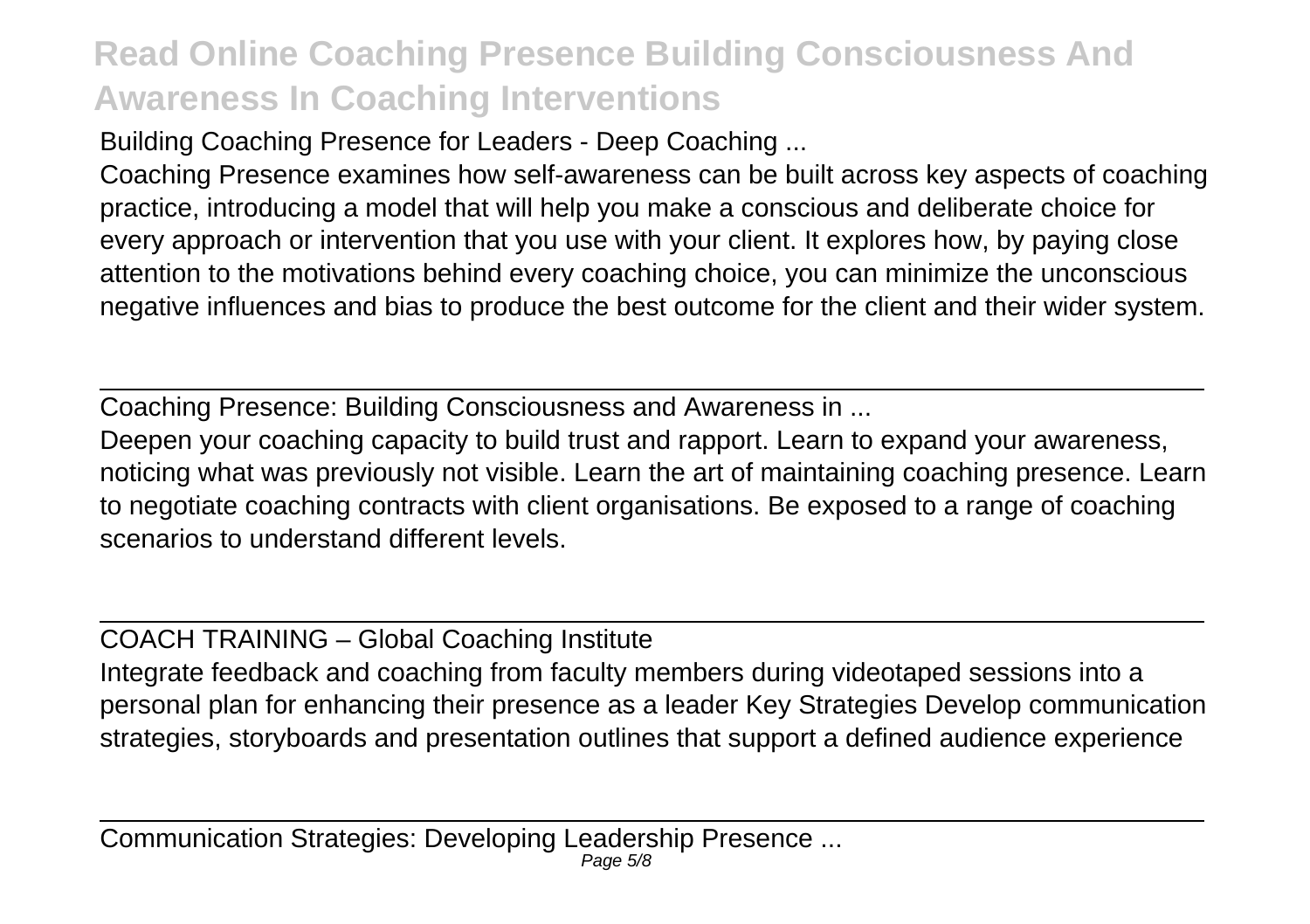Find many great new & used options and get the best deals for Coaching Presence : Building Consciousness and Awareness in Coaching Interventions by Maria Iliffe-Wood (2014, Trade Paperback) at the best online prices at eBay! Free shipping for many products!

Coaching Presence : Building Consciousness and Awareness ...

We pay for coaching presence building consciousness and awareness in coaching interventions and numerous books collections from fictions to scientific research in any way. among them is this coaching presence building consciousness and awareness in coaching interventions that can be your partner.

Coaching Presence Building Consciousness And Awareness In ... Read Book Coaching Presence Building Consciousness And Awareness In Coaching Interventionsgoing on for the costs. It's nearly what you craving currently. This coaching presence building consciousness and awareness in coaching interventions, as one of the most practicing sellers here will no question be in the middle of the best options to review.

Coaching Presence Building Consciousness And Awareness In ... Coaching Presence : Building Consciousness and Awareness in Coaching Interventions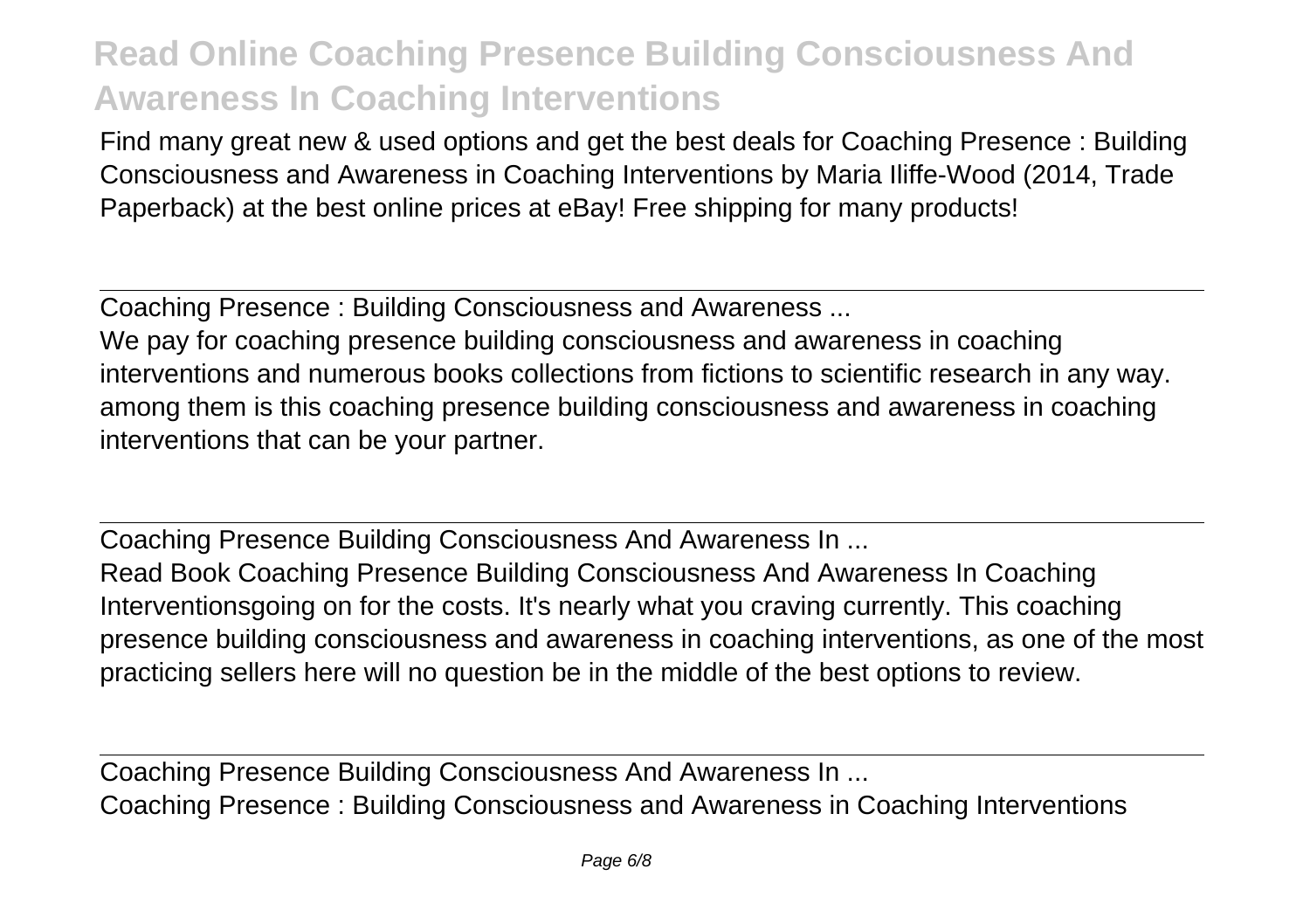Coaching Presence : Building Consciousness and Awareness ...

As this coaching presence building consciousness and awareness in coaching interventions, it ends up instinctive one of the favored book coaching presence building consciousness and awareness in coaching interventions collections that we have. This is why you remain in the best website to look the unbelievable ebook to have.

Coaching Presence Building Consciousness And Awareness In ...

Founded by award-winning voice teacher & vocal coach Justin Stoney in 2005, New York Vocal Coaching is blessed to have become one of the largest vocal training companies in the United States. Now with over two dozen instructors across a variety of disciplines and dozens of Voice Teacher Training alumni, our students have reached #1 on the Billboard Charts, received Emmy and Tony awards, signed ...

Voice Lessons, Vocal Coaching, Speech Coaching and more in ...

Coaching Presence Building Consciousness And Coaching Presence examines how selfawareness can be built across key aspects of coaching practice, introducing a model that will help you make a conscious and deliberate choice for every approach or intervention that you use with your client. Coaching Presence Building Consciousness And Awareness In ...